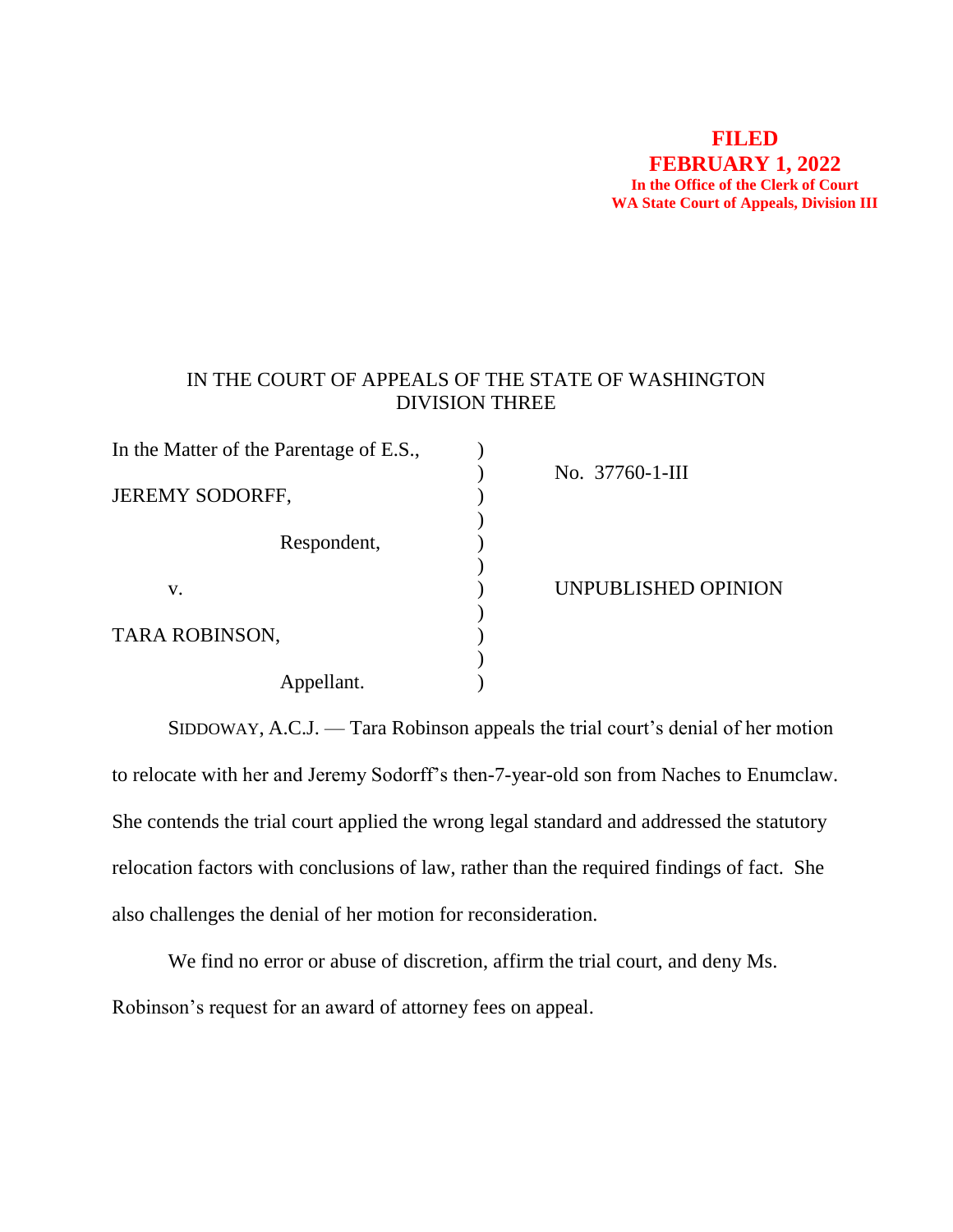#### FACTS AND PROCEDURAL BACKGROUND

Jeremy Sodorff and Tara Robinson are the parents of a son, E.S., <sup>1</sup> who was born in August 2012. They never married. When they began living apart in the fall of 2015, E. lived primarily with Ms. Robinson and lived with Mr. Sodorff two to three nights a week pursuant to an informal arrangement. E. was born in Naches and both parents continued to reside in Naches.

In October 2018, the parents signed a parenting plan under which E. lived with Mr. Sodorff from Wednesday to Sunday in alternating weeks, amounting to 4 out of 14 overnights. The plan permitted modification by agreement and by the time Ms. Robinson filed the relocation motion whose denial she appeals, E. had been living with Mr. Sodorff 5 out of 14 overnights.

In mid-November 2019, Ms. Robinson filed a notice of intent to move with then-7 year-old E. from Naches to Enumclaw on March 1, 2020. She identified her reasons for moving as "Moving in with significant other prior to the birth of our child[,] To be closer to my family / support system, [and] Pursuing better job opportunity." Clerk's Papers (CP) at 252. Mr. Sodorff filed an objection to the move and to Ms. Robinson's proposed changes to their parenting plan.

<sup>1</sup> We identify the parties' son by his initial to protect his privacy. *Cf.* General Order of Division III, *In Re the Use of Initials or Pseudonyms for Child Victims or Child Witnesses* (Wash. Ct. App. June 18, 2012), http://www.courts.wa.gov/appellate\_trial \_courts/?fa=atc.genorders\_orddisp&ordnumber=2012\_001&div=III.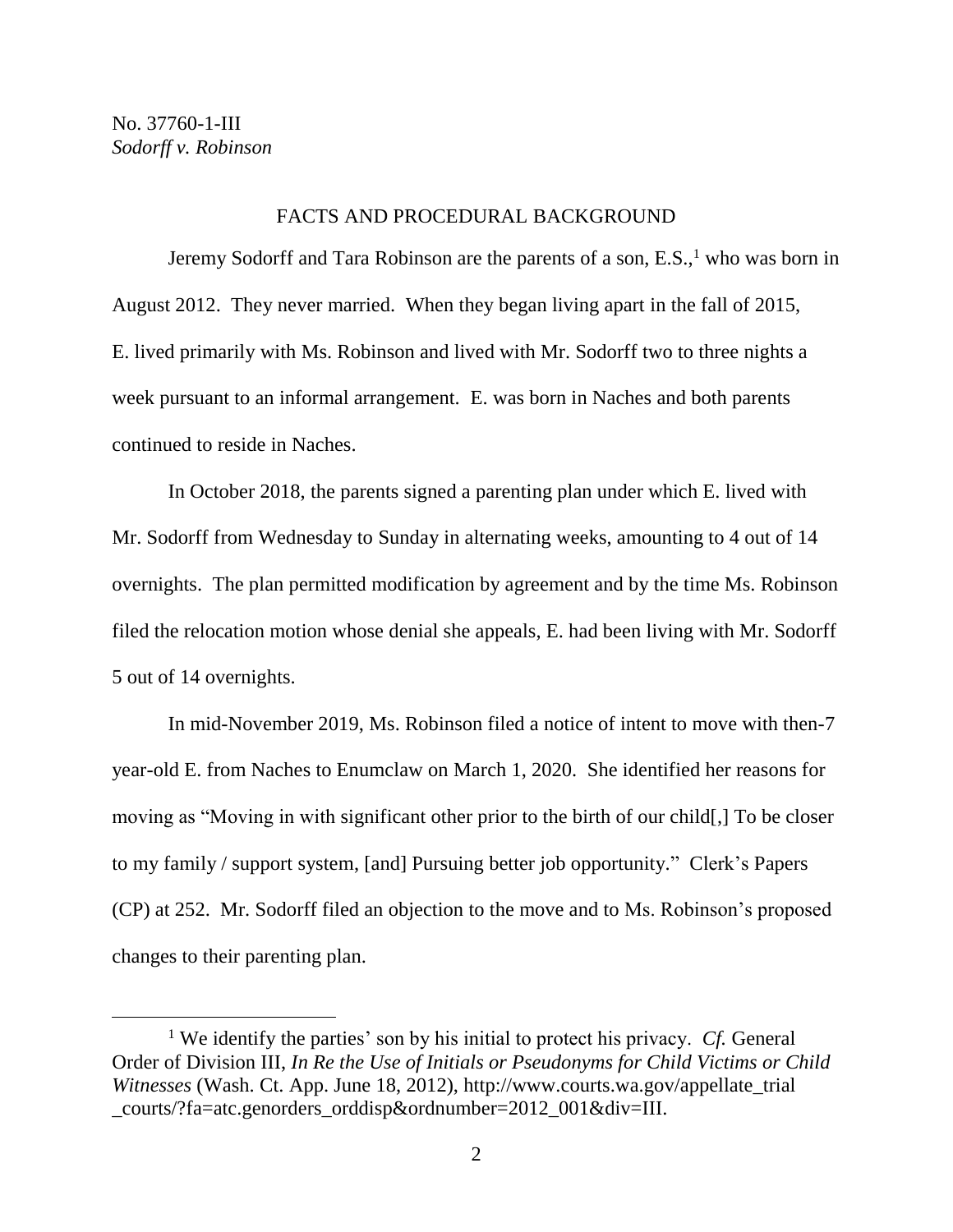In January 2020, Ms. Robinson filed a motion for a temporary order allowing her to move with E. before the trial on her relocation motion. Following a hearing on the motion, a court commissioner denied it, finding "the father has overcome the presumption in favor of relocation" and "[t]he move would be detrimental to the child at this time." CP at 188. The order continued, "Mother may note this matter for trial but [E.] shall not be moved prior to summer." *Id.*

The relocation motion proceeded to a one-day trial in August 2020. The trial court filed a five-page, single-spaced letter opinion the next day. Its introduction explained that Ms. Robinson enjoyed a presumption in her favor that relocation would be permitted, and in order to overcome that presumption, Mr. Sodorff was required to demonstrate that the detrimental effect of the proposed relocation outweighed the benefit of the change based on factors provided by RCW 26.09.520. It stated that the court had "carefully weighed and considered each of the relocation factors as set forth below," and found that Mr. Sodorff had overcome the presumption. *Id.* 

The introduction was followed by a lengthy discussion of the evidence and findings by the trial court. Each of the 11 statutory relocation factors provided by RCW 26.09.520 was called out by number and the court's factual findings with respect to each factor were set forth. An order denying relocation entered thereafter incorporated by reference the findings set forth in the letter decision.

3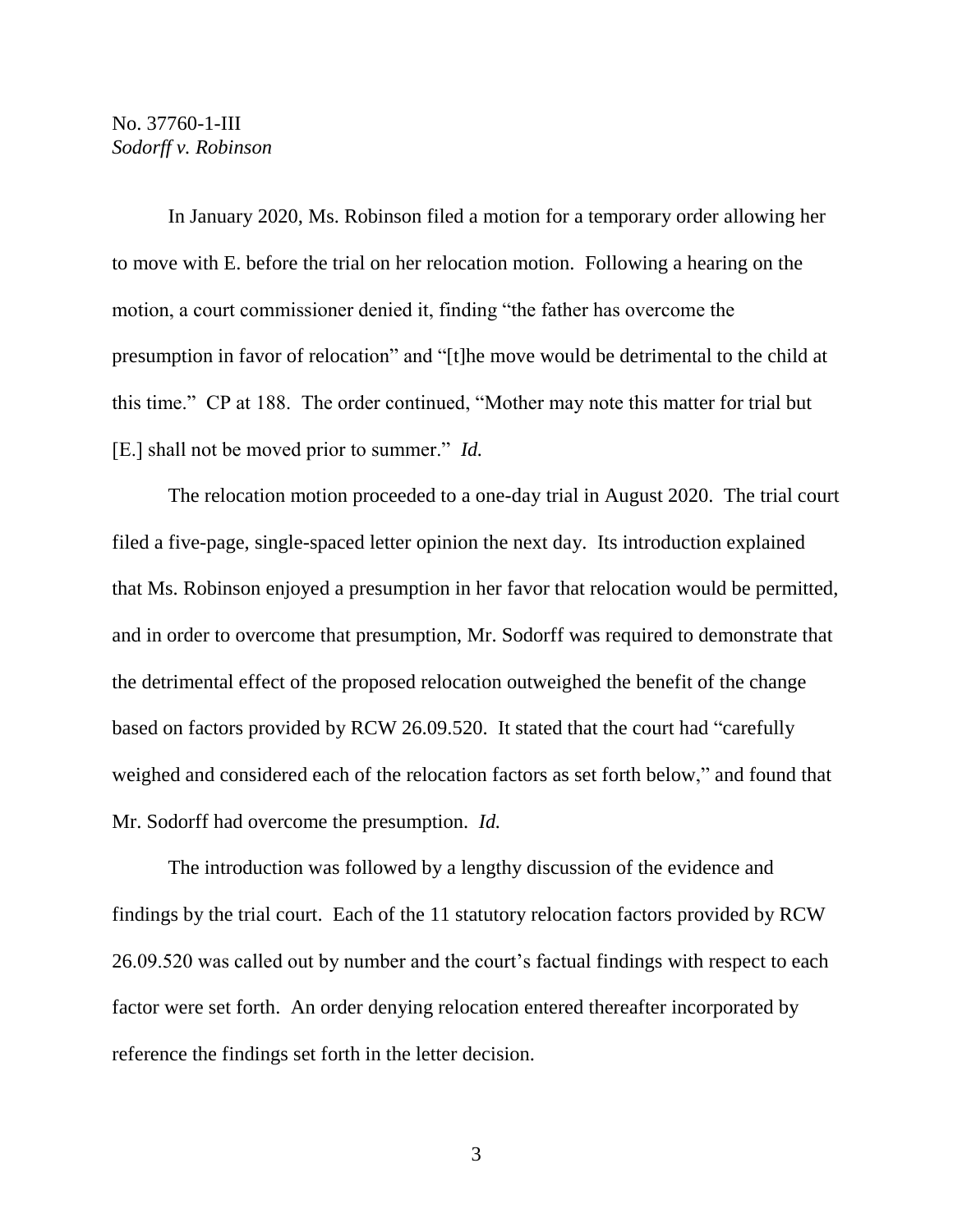Ms. Robinson moved for reconsideration, citing as reasons that "the court did not properly deal with the mother's presumption" and that the opinion cited testimony of the mother slapping the child, whereas the testimony was, instead, that the child slapped the mother. CP at 203. The motion was denied. Ms. Robinson appeals.

#### ANALYSIS

Ms. Robinson makes five assignments of error that fall within three categories. She first contends that the trial court applied the wrong legal standard in determining whether to permit relocation, assigning error on that basis to the court's finding on two relocation factors (assignments of error 1, 2, and 3). She then contends that the trial court erred in concluding that Mr. Sodorff overcame the presumption in favor of relocation (assignment of error 4) and in denying Ms. Robinson's motion for reconsideration (assignment of error 5). We address the issues in that order.

I. THE RELOCATION FACTORS SET FORTH IN RCW 26.09.520 PRESENT ISSUES OF FACT AND WERE PROPERLY CONSIDERED AND ANALYZED BY THE TRIAL COURT

As the person with whom E. resided a majority of the time in 2019, Ms. Robinson had the right to notify Mr. Sodorff of her intention to relocate, in response to which Mr. Sodorff could object and the relocation request would be decided by the court. RCW 26.09.430, .480, .560. By statute, "[t]here is a rebuttable presumption that the intended relocation of the child will be permitted," but the objecting parent "may rebut the presumption by demonstrating that the detrimental effect of the relocation outweighs the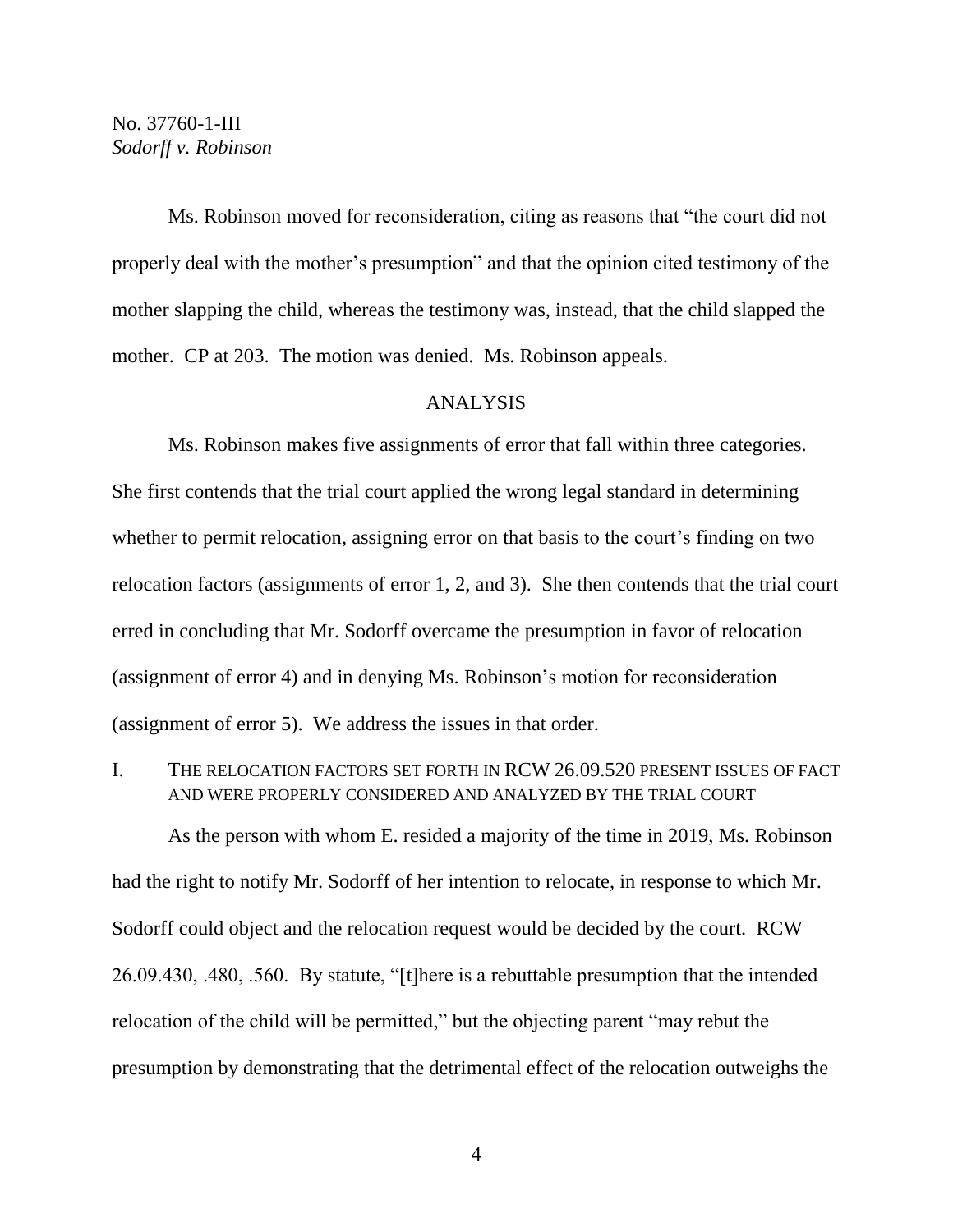benefit of the change to the child and the relocating person," based on 11 statutory factors. RCW 26.09.520. The factors are not weighted, nor is any inference to be drawn from the order in which they are listed. *Id.* The statutory presumption that relocation will be permitted is based on "the traditional presumption that a fit parent will act in the best interests of the child,'" but can be overcome by the objector's statutory demonstration otherwise. *In re Marriage of Horner*, 151 Wn.2d 884, 895, 93 P.3d 124 (2004) (quoting *In re Custody of Osborne*, 119 Wn. App. 133, 144, 79 P.3d 465 (2003)).

The Supreme Court held in *Horner* that a trial court must consider all the child relocation factors, explaining that consideration of all of them is logical, "because they serve as a balancing test between many important and competing interests and circumstances involved in relocation matters." *Id.* at 894. It held that the trial court can document its consideration by entering findings of fact on each factor, which is ideal, or, where substantial evidence was presented on each factor, by making findings or oral articulations that reflect that it considered each factor. *Id.* at 896.

Ms. Robinson contends the trial court committed two errors in its consideration of the third and sixth relocation factors. Those factors are:

(3) Whether disrupting the contact between the child and the person seeking relocation would be more detrimental to the child than disrupting contact between the child and the person objecting to the relocation; [and]

(6) The age, developmental stage, and needs of the child, and the likely impact the relocation or its prevention will have on the child's

. . . .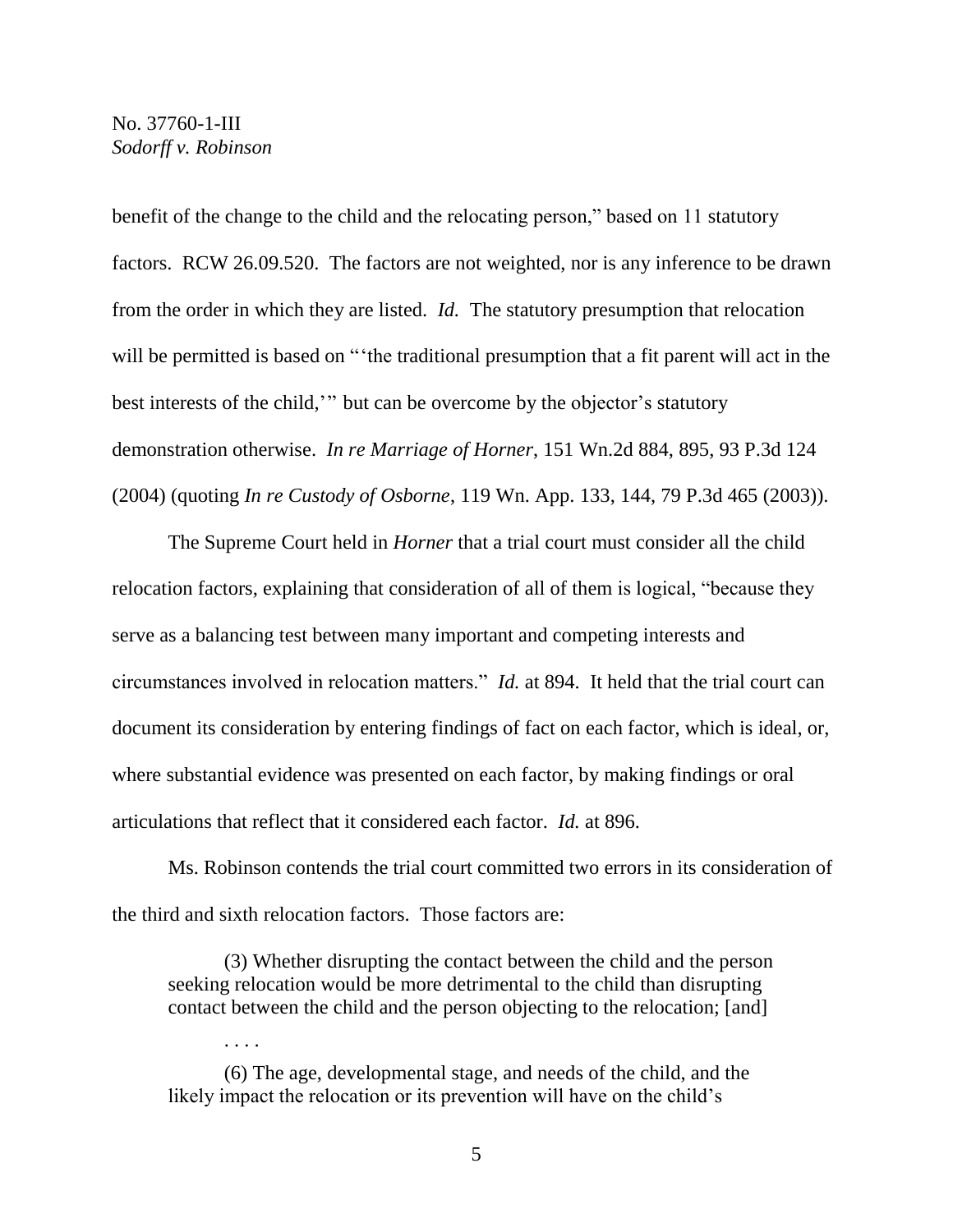> physical, educational, and emotional development, taking into consideration any special needs of the child.

RCW 26.09.520(3), (6).

She contends first that the court's "finding" with respect to each of factors 3 and 6

is a conclusion of law rather than a finding of fact. Addressing factor 3, the relative

detriment to E. of disrupting his contact with Ms. Robinson or Mr. Sodorff, the court

made the following findings:

Disrupting the contact between child and mother would be detrimental to [E.] However, disrupting his contact with the father would be most devastating to him. Both have significant and important relationships with this child. Even though the mother is the primary residential placement, the child's relationship with his father is extremely important and of the highest quality. This relationship enhances the child's life and allows him to succeed and thrive.

CP at 193. Addressing factor 6, E.'s needs, and the likely impact that relocation or its

prevention would have on his development, the court made the following findings:

[E.] is 7. It is believed he will enter the 3rd grade next academic year after he turns 8 this month. He is a normal, active boy, with a few exceptions. He has the developmental status and needs of a normal child of that age. He has no "special needs" to the extent that he has a diagnosis, [individualized education program] or has had counseling. However, he has "struggled" with social situations and academics at school. His father and step mother indicate that they have had to work to assist him to try to overcome these deficits and that the mother knows of his struggles. The court found this credible. Because [E.] has had such difficulties, it is reasonable to believe that these difficulties will exacerbate and/or resurface if a large change, such as a relocation, were to occur for [E.]. Because of the close, nurturing, stable and important bond he has with his father (and all of the other significant people to him in Naches where he currently lives), the impact upon a relocation to a new community would cause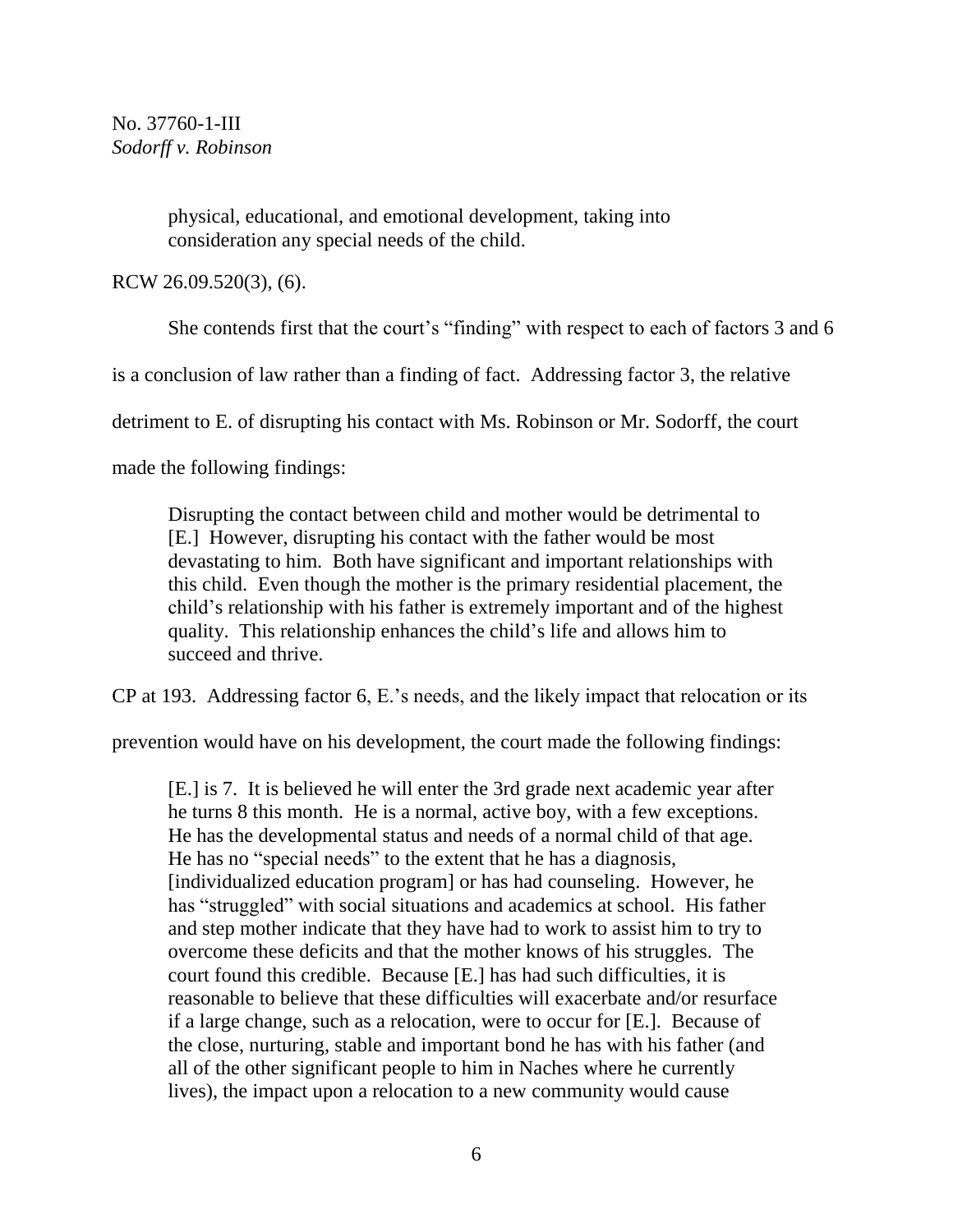serious consequences and impact his educational and emotional development. Reduction of any of the father's time with [E.] would be very detrimental to him.

CP at 194.

If a determination concerns whether evidence shows that something occurred or existed, it is properly labeled a finding of fact, but if the determination is made by a process of legal reasoning from facts in evidence, it is a conclusion of law. *State v. Niedergang*, 43 Wn. App. 656, 658-59, 719 P.2d 576 (1986). The trial court's foregoing statements set forth factual findings on the statutory factors, not legal conclusions.

Ms. Robinson's second contention is that the trial court applied the wrong standard in entering its findings on factors 3 and 6, because it addressed E.'s interest without applying the presumption in favor of relocation.

Under the plain language of RCW 26.09.520, the presumption in favor of relocation factors into the trial court's decision in one and only one way: because it exists, it is the objector's burden to overcome it. Stated differently, the advantage it provided to Ms. Robinson was that she had no burden of demonstrating that relocating would be more beneficial than detrimental to E. Instead, as the objector, Mr. Sodorff, had to overcome the presumption

by demonstrating that the detrimental effect of the relocation outweighs the benefit of the change to the child and the relocating person, based upon the . . . [11 statutory] factors.

RCW 26.09.520.

7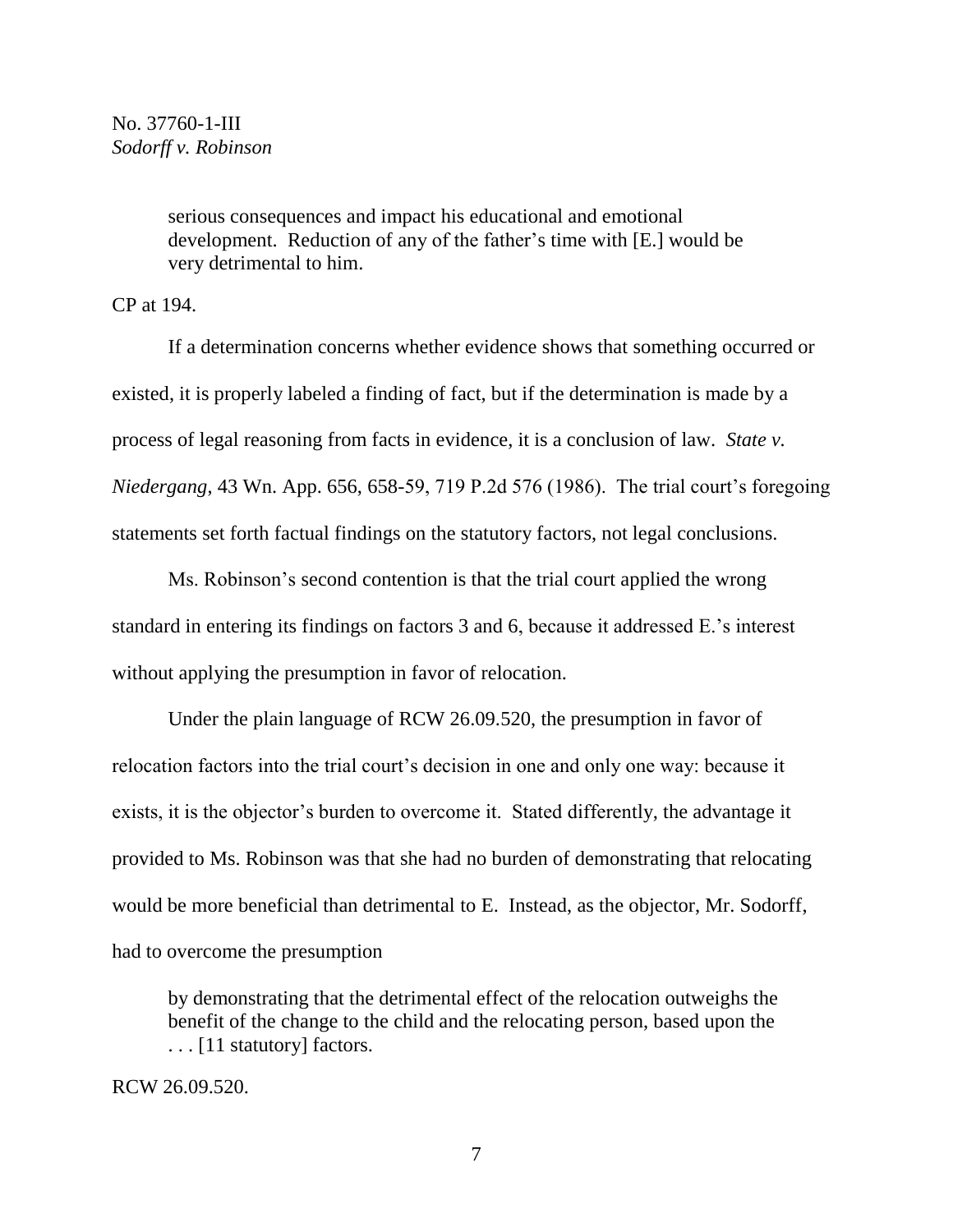Contrary to Ms. Robinson's argument, she does not get a further benefit by having each of the 11 statutory factors examined through a relocation-favoring lens. To the contrary, and as the Supreme Court has observed, the relocation factors address "important and *competing* interests and circumstances" and "*serve as a balancing test*." *Horner*, 151 Wn.2d at 894 (emphasis added). Consideration of the competing interests cannot serve as a balancing test if they are not viewed neutrally.

Ms. Robinson's related complaint that the trial court erred by focusing on E.'s interests in analyzing factors 3 and 6 is manifestly wrong; the Supreme Court itself observed in *Horner* that factors 3 and 6 are two of the four relocation factors that *do* "focus on the child's interests." *Id.* at 894 n.9. It is clear from the plain language of the two factors that their concern is solely the child's interests. The Supreme Court further observed that "[f]actors 7, 9, and 10 focus on the family and its material needs," "[f]actors 2, 4, and 11 focus on special circumstances," and "[f]actor 5 considers the reasons of the relocating and objecting parties." *Id.*<sup>2</sup>

Ms. Robinson's argument that the trial court mistakenly believed that the relocation decision turned only on the best interests of E. rather than whether Mr. Sodorff

<sup>&</sup>lt;sup>2</sup> After specifically addressing factors 3 and 6, and having assigned error only to the trial court's findings on those factors, Ms. Robinson makes the conclusory assertion that the trial court's findings in support of factors 1, 2, 4, 5 and 7-11 are conclusions of law and erroneous. Her assertion is unsupported by legal argument or analysis and does not warrant consideration. RAP 10.3(a)(6); *Cowiche Canyon Conservancy v. Bosley*, 118 Wn.2d 801, 809, 828 P.2d 549 (1992).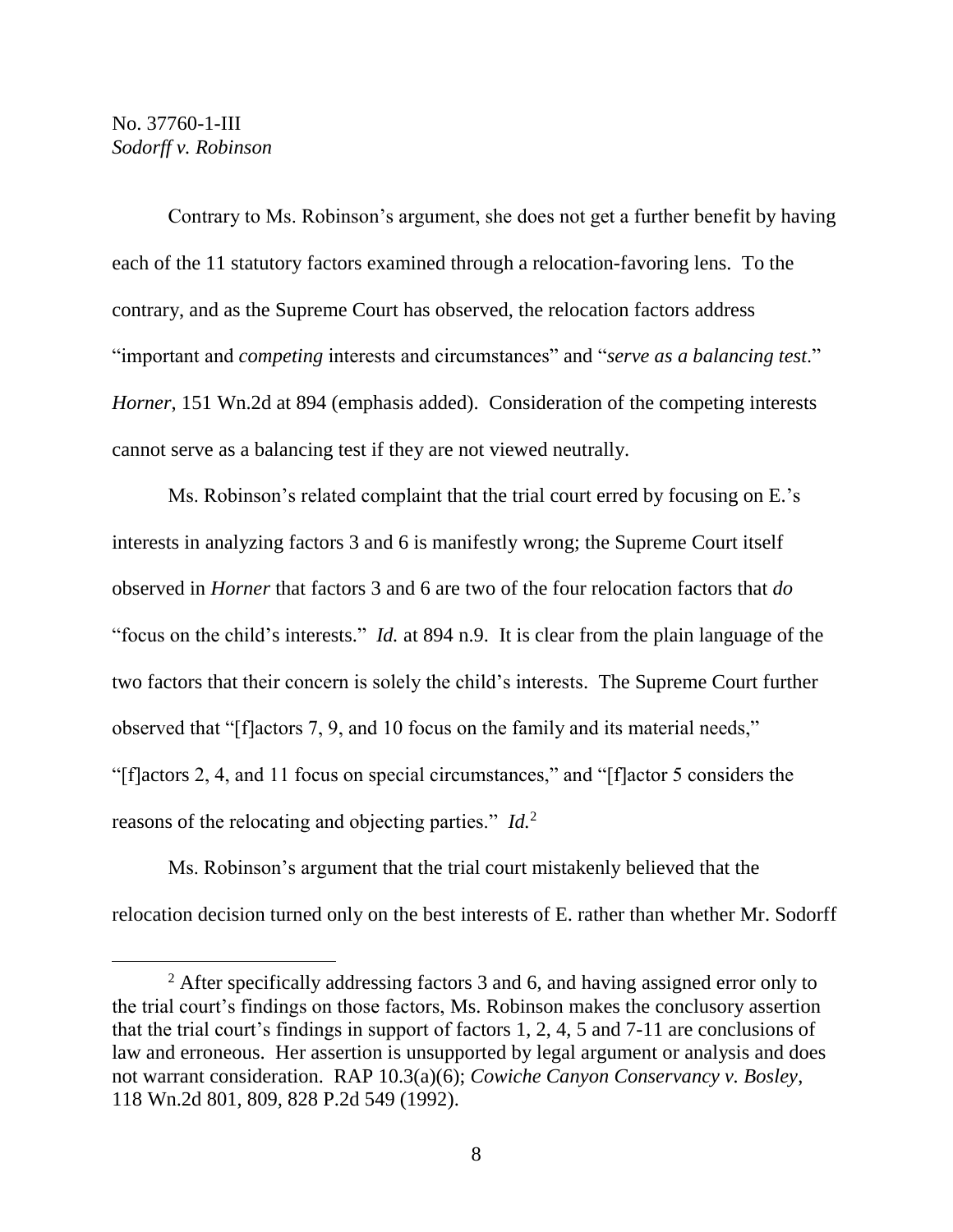met his burden of overcoming the presumption is belied by the trial court's introduction

to its five-page decision:

I recognize that Ms. Robinson has a rebuttable presumption in her favor that the intended relocation of [E.] will be permitted. In order to overcome that presumption, Mr. Sodorff must demonstrate that the detrimental effect of the relocation outweighs the benefit of the change to [E.] and to Ms. Robinson based upon the factors in RCW 26.09.520. I have carefully weighed and considered each of the relocation factors as set forth below and find that the father has overcome the presumption, demonstrating to this court's satisfaction that the detrimental effect of the relocation upon [E.] outweighs the benefit of the change to he and Ms. Robinson.

CP at 191.

No error is shown.

# II. MS. ROBINSON DOES NOT DEMONSTRATE AN ABUSE OF DISCRETION BY THE COURT IN DENYING RELOCATION

Ms. Robinson next assigns error to the trial court's decision to deny relocation.

We review a trial court's decision whether to allow parental relocation for abuse of judicial discretion*.* Judicial discretion "means a sound judgement exercised with regard to what is right under the circumstances and without doing so arbitrarily or capriciously." *State ex rel. Carroll v. Junker*, 79 Wn.2d 12, 26, 482 P.2d 775 (1971). "Where the decision or order of the trial court is a matter of discretion, it will not be disturbed on review except on a clear showing of abuse of discretion, that is, discretion manifestly unreasonable, or exercised on untenable grounds, or for untenable reasons."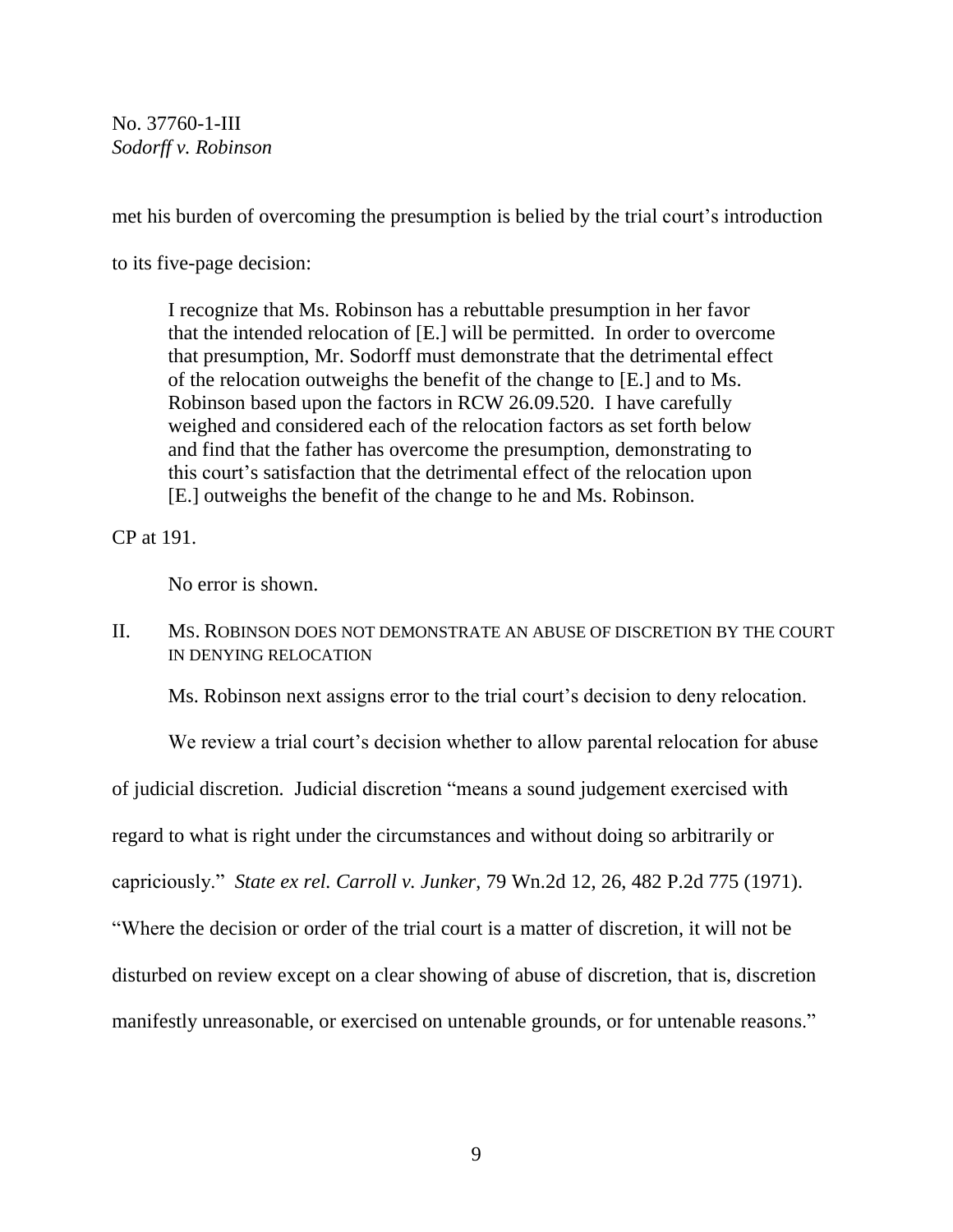*Id.* In the context of parental relocation decisions, this court has explained that "[a] trial court abuses its discretion in making a relocation decision only if it fails to consider and balance each of the 11 relocation factors." *In re Marriage of Pennamen*, 135 Wn. App. 790, 802, 146 P.3d 466 (2006). Further, "The decision whether the detrimental effects of relocation outweigh the benefits to the child and the relocating parent is inherently subjective. An appellate court may not substitute its findings for those of the trial court where there is sufficient evidence in the record to support the trial court's determination." *Id.* (footnote omitted).

Ms. Robinson's argument that the trial court abused its discretion simply repeats her arguments, already rejected, that the trial court's findings on the relocation factors were conclusions of law and failed to examine the factors through a relocation-favoring lens. *See* Br. of Appellant at 9-11. No abuse of discretion is shown.

III. MS. ROBINSON DOES NOT DEMONSTRATE AN ABUSE OF DISCRETION BY THE TRIAL COURT IN DENYING RECONSIDERATION

Ms. Robinson's final assignment of error is to the trial court's denial of her motion for reconsideration.

By bringing a motion for reconsideration under CR 59, a party may preserve an issue for appeal that is closely related to a position previously asserted and does not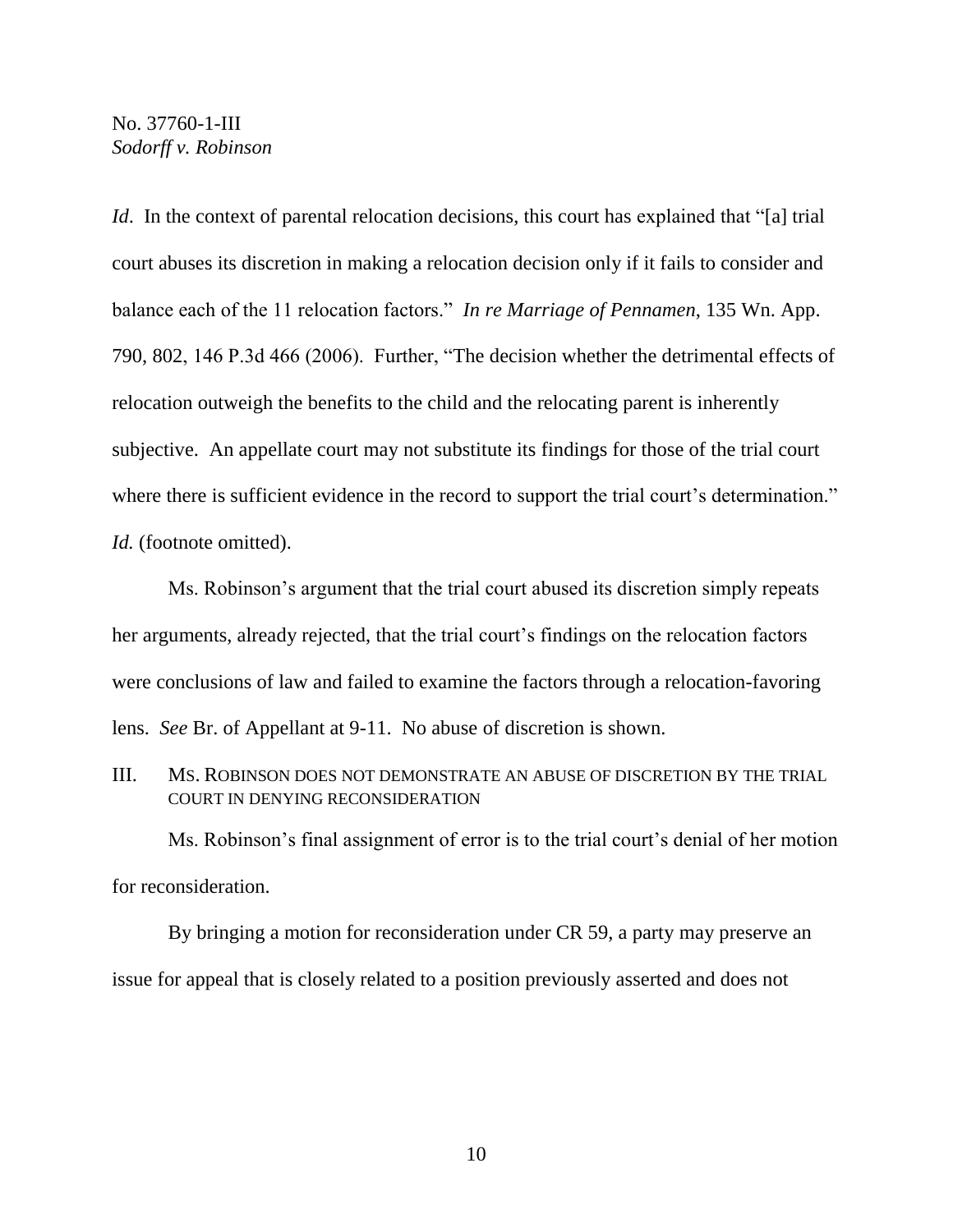depend on new facts. *River House Dev. Inc. v. Integrus Architecture, P.S.*, 167 Wn. App. 221, 231, 272 P.3d 289 (2012). But while the issue is preserved, the standard of review is less favorable. *Id.* CR 59 provides that on the motion of an aggrieved party the court "may" vacate an interlocutory order and grant reconsideration. The trial court's discretion extends to refusing to consider an argument raised for the first time on reconsideration absent a good excuse. *Id.* (citing *Rosenfeld v. United States Dep't of Just.*, 57 F.3d 803, 811 (9th Cir. 1995) (applying parallel federal rule), *cert. dismissed*, 516 U.S. 1103, 116 S. Ct. 833, 133 L. Ed. 2d 832 (1996)). We review a trial court's denial of a motion for reconsideration for abuse of discretion. *Id.*

Here again, Ms. Robinson advances no arguments other than those we have already rejected in connection with her other assignments of error. *See* Br. of Appellant at 12. No abuse of discretion is shown.

IV. ATTORNEY FEES

Finally, Ms. Robinson requests an award of attorney fees on appeal, citing RAP 18.1 and RCW 26.09.140, and arguing that she has the need and Mr. Sodorff has the ability to pay. In deciding whether to award attorney fees on this ground, this court considers both "the arguable merit of the issues on appeal and the parties' financial resources." *In re Marriage of Raskob*, 183 Wn. App. 503, 520, 334 P.3d 30 (2014).

In addition to attacking the merit of the appeal, Mr. Sodorff demonstrates persuasively that he lacks the ability to pay. The request for fees is denied.

11